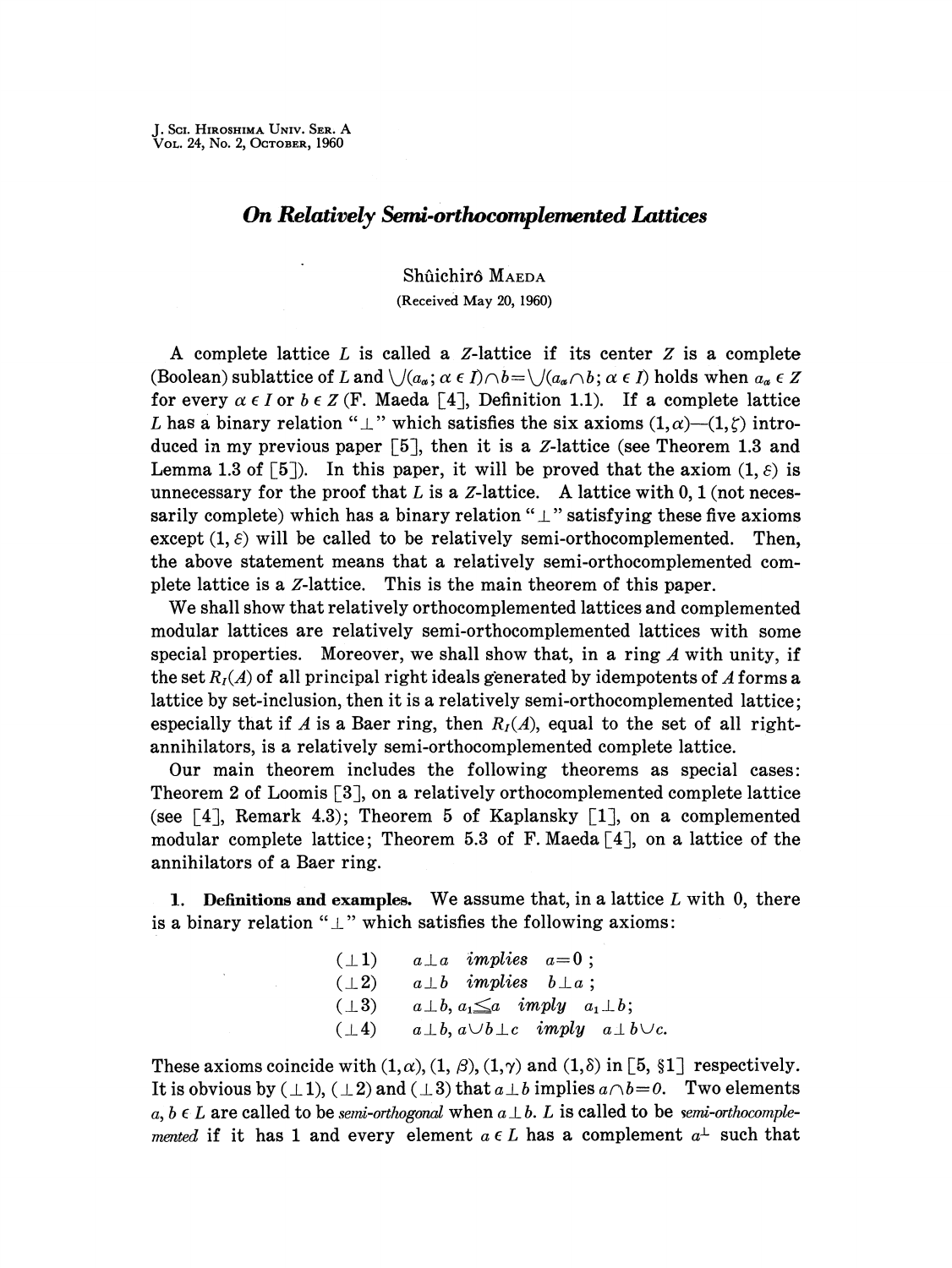$a \perp a^{\perp}$  ( $a^{\perp}$  is called a semi-orthocomplement of *a*). A semi-orthocomplemented lattice *L* is called to be *relatively semi-orthocomplemented* if for every  $a, b \in L$  with *b* $\leq a$  there exists *c*  $\epsilon$  *L* such that  $b \vee c = a$  and  $b \perp c$  (*c* is called a relative semiorthocomplement of *b* in *a*). The last condition coincides with  $(1,\zeta)$  in [5, § 1].

**Examples.** (i) In an orthocomplented lattice *L*, let  $a \perp b$  be difined by  $a \leq b^{\perp}$ , where  $b^{\perp}$  is the orthocomplement of *b*. Then since  $(\perp 1)$ - $(\perp 4)$  hold clearly, *L* is semi-orthocomplemented. Any relatively orthocomplemented lattice  $([4],$ Definition 4.1) is relatively semi-orthocomplemented.

(ii) In a lattice with 0, let  $a \perp b$  be defined by  $a \wedge b = 0$ . Then  $(\perp 1)$ ,  $(\perp 2)$ and ( $\perp$ 3) hold clearly, and ( $\perp$ 4) holds if the lattice is modular. Hence, in a modular lattice with 0, semi-orthogonality can be defined by  $a \wedge b = 0$ . Since any complemented modular lattice is relatively complemented, it is not only semi-orthocomplemented but relatively semi-orthocomplemented.

(iii) If every  $L_{\alpha}$  is a lattice with semi-orthogonality, then so is the product  $L = \prod (L_{\alpha}; \alpha \in I)$ , for,  $(a_{\alpha})_{\alpha \in I} \perp (b_{\alpha})_{\alpha \in I}$  can be defined by  $a_{\alpha} \perp b_{\alpha}$  in  $L_{\alpha}$  for every  $\alpha \in I$ . If every  $L_{\alpha}$  is semi-orthocomplemented (resp. relatively semi-orthocomplemented), then so is  $L$ .

2. Properties. Let *L* be a relatively semi-orthocomplemented lattice.  $a \cup b$  will be denoted by  $a \dot{\cup} b$  when  $a \perp b$ .  $(a, b)M$  means that  $(c \vee a) \wedge b = c \vee b$  $(a \cap b)$  when  $c \leq b$ .

LEMMA 1. (i)  $(a, b)M$  holds if  $a \perp b$ .

(ii) If c is a relative semi-orthocomplement of b in a  $(b \le a)$ , there exists a *semi-orthocomplement*  $b^{\perp}$  of b such that  $c = b^{\perp} \cap a$ .

(iii) *L is relatively complemented.* 

**PROOF.** (i) Let  $c \leq b$ . Since  $(c \vee a) \wedge b \geq c \vee (a \wedge b) = c$ , there is  $d \in L$  with  $c \mathcal{C}d = (c \vee a) \wedge b$ . Since  $c \vee d \leq b \perp a$ , it follows from  $( \perp 3)$  and  $( \perp 4)$  that  $d\llcorner c\cup a\geq d$ , which implies  $d=0$  by  $(\perp 1)$ . Therefore  $(a, b)$  *M* holds.

(ii) Let  $a^{\perp}$  be a semi-orthocomplement of a and  $b^{\perp} = c \cup a^{\perp}$ . Since  $b \circ c = a$ , we have  $b \perp b^{\perp}$  by ( $\perp 4$ ) and have  $b \vee b^{\perp} = a \vee a^{\perp} = 1$ . It follows from (i) that  $b^{\perp} \cap a = (c \cup a^{\perp}) \cap a = c$ .

(iii) Let  $a \leq c \leq b$ . There is  $d \in L$  with  $c \mathcal{A} = b$ . Then  $(a \cup d) \cap c = a$  by (i) and  $(a\vee d)\vee c=b$ . Hence  $a\vee d$  is a relative complement of *c* in the interval  $[a, b].$ 

THEOREM 1. *The fallowing statements are equivalent.* 

*(a) Lis a relatively semi-orthocomplemented lattice where every element has a unique semi-orthocomplement.* 

*((3) L is a relatively semi-orthocomplemented lattice where the semi-*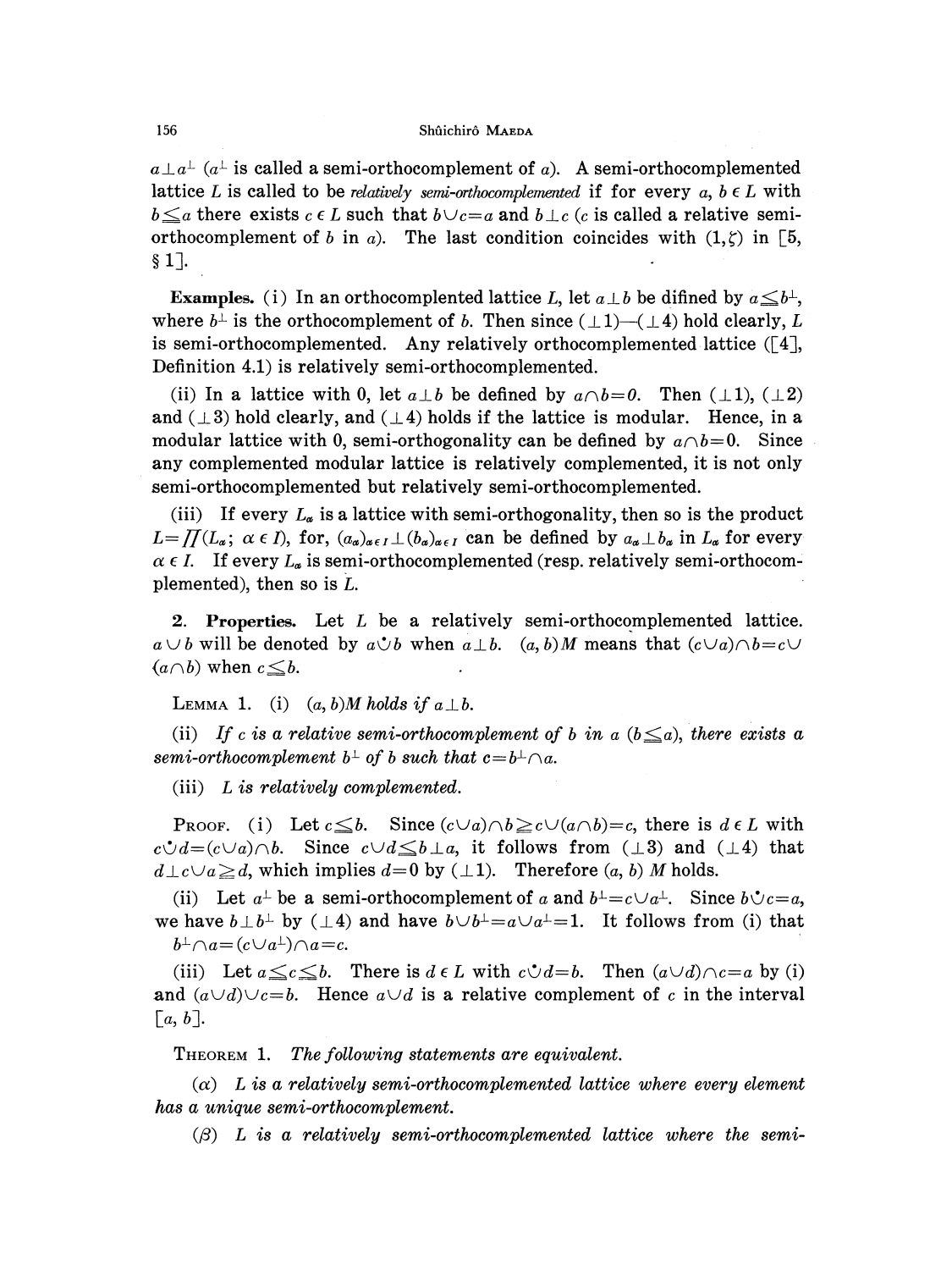*orthogonality satisfies the following axiom (stronger than*  $(\perp 4)$ *):* 

$$
a \perp b, a \perp c \implies a \perp b \cup c.
$$

 $(\gamma)$  *L* is a relatively orthocomplemented lattice.

PROOF.  $(\gamma) \Rightarrow (\beta)$  is obvious (§1, Example (i)).

 $(\beta) \rightarrow (\alpha)$ . Let *b* and *c* be semi-orthocomplements of *a*, and *bi*d=*bVc*. Since  $a \perp b \vee c$  by ( $\beta$ ), we have  $d \perp a \vee b=1$ , which implies  $d=0$ . Hence  $b=b\vee c$ and similarly we have  $c = b \vee c$ .

 $(\alpha) \rightarrow (\gamma)$ . Let  $a^{\perp}$  be the unique semi-orthocomplement of a. It suffices to show that  $a \rightarrow a^{\perp}$  is a dual automorphism of *L* with  $a^{\perp \perp} = a$ ,  $a \wedge a^{\perp} = 0$  and  $(a, a^{\perp})M$ ([4], Theorem 4.1). Since  $a^{\perp\perp}$  and *a* are semi-orthocomplements of  $a^{\perp}$ , we have  $a=a^{\perp\perp}$ . If  $a\leq b$ , then, putting  $a\dot{\vee}c=b$ , we have  $a\perp b^{\perp}\vee c$ . Then, since  $b^{\perp} \cup c$  is a semi-orthocomplement of *a*, we have  $a^{\perp} = b^{\perp} \cup c \geq b^{\perp}$ . Therefore  $a \rightarrow a^{\perp}$  is a dual automorphism.  $a \wedge a^{\perp} = 0$  holds clearly, and  $(a, a^{\perp})M$  holds by Lemma 1 (i).

THEOREM 2. *The following statements are equivalent.* 

*(a) Lis a relatively semi-orthocomplemented lattice where every complement of*  $a \in L$  *is a semi-orthocomplement of a.* 

( $\beta$ *)* L is a relatively semi-orthocomplemented lattice where  $a \wedge b = 0$  $(a, b \in L)$  implies that a and b are semi-orthogonal.

(ry) *Lis a complemented modular lattice.* 

PROOF.  $(\gamma) \Rightarrow (\alpha)$  is obvious (§1, Example (ii)).

 $(\alpha) \Rightarrow (\beta)$ . Let  $a \wedge b = 0$ , and *c* be a semi-orthocomplement of  $a \vee b$ . Since  $(c, a \cup b)$  *M* by Lemma 1 (i), we have  $(a \cup c) \cap b = (a \cup c) \cap (a \cup b) \cap b = a \cap b = 0$ . Hence  $a \cup c$  is a complement of *b*, and it follows from ( $\alpha$ ) that  $b \perp a \cup c \ge a$ .

 $(\beta) \Rightarrow (\gamma)$ . It suffices to show that  $(c \lor a) \land b = c \lor (a \land b)$  when  $c \leq b$ . Let  $(c\vee a)\wedge b = \{c\vee (a\wedge b)\}\cup d$  and  $c\vee (a\wedge b)=(a\wedge b)\cup c_1$ . Since  $d\perp c_1\cup (a\wedge b)$  we have  $d\dot{\vee}c_1\perp a\wedge b$ , and since  $d\vee c_1 \leq b$  we have  $(d\vee c_1)\wedge a=(d\vee c_1)\wedge a\wedge b=0$ . Hence we have  $d\mathcal{C}c_1 \perp a$  by ( $\beta$ ), and then  $d\mathcal{L}a\cup c_1$ . But, since  $a\mathcal{C}c_1=a\mathcal{C}(a\cap b)$  $\bigcup c_1=a\bigcup c\bigcup (a\bigcap b\big)=a\bigcup c\geq d$ , we have  $d=0$ . This completes the proof.

REMARK. Let  $L$  be a lattice with semi-orthogonality. A finite subset  $F$ of L is called a *semi-orthogonal system* if  $(a; a \in F_1) \perp (a; a \in F_2)$  holds for every pair of disjoint subsets  $F_1, F_2$  of F. It is easy to prove the following properties.

(i) If  $F_i$  is a semi-orthogonal system for every  $1 \leq i \leq n$  and  $\{\setminus/((a \,;\, a \in F_i))\}$  $1 \leq i \leq n$  is also a semi-orthogonal system, then so is the union  $\bigcup (F_i; 1 \leq i \leq n)$ .

(ii) If  $a_1 \cup \cdots \cup a_i \perp a_{i+1}$  for every  $1 \leq i \leq n-1$ , then  $\{a_1, \cdots, a_n\}$  is a semiorthogonal system.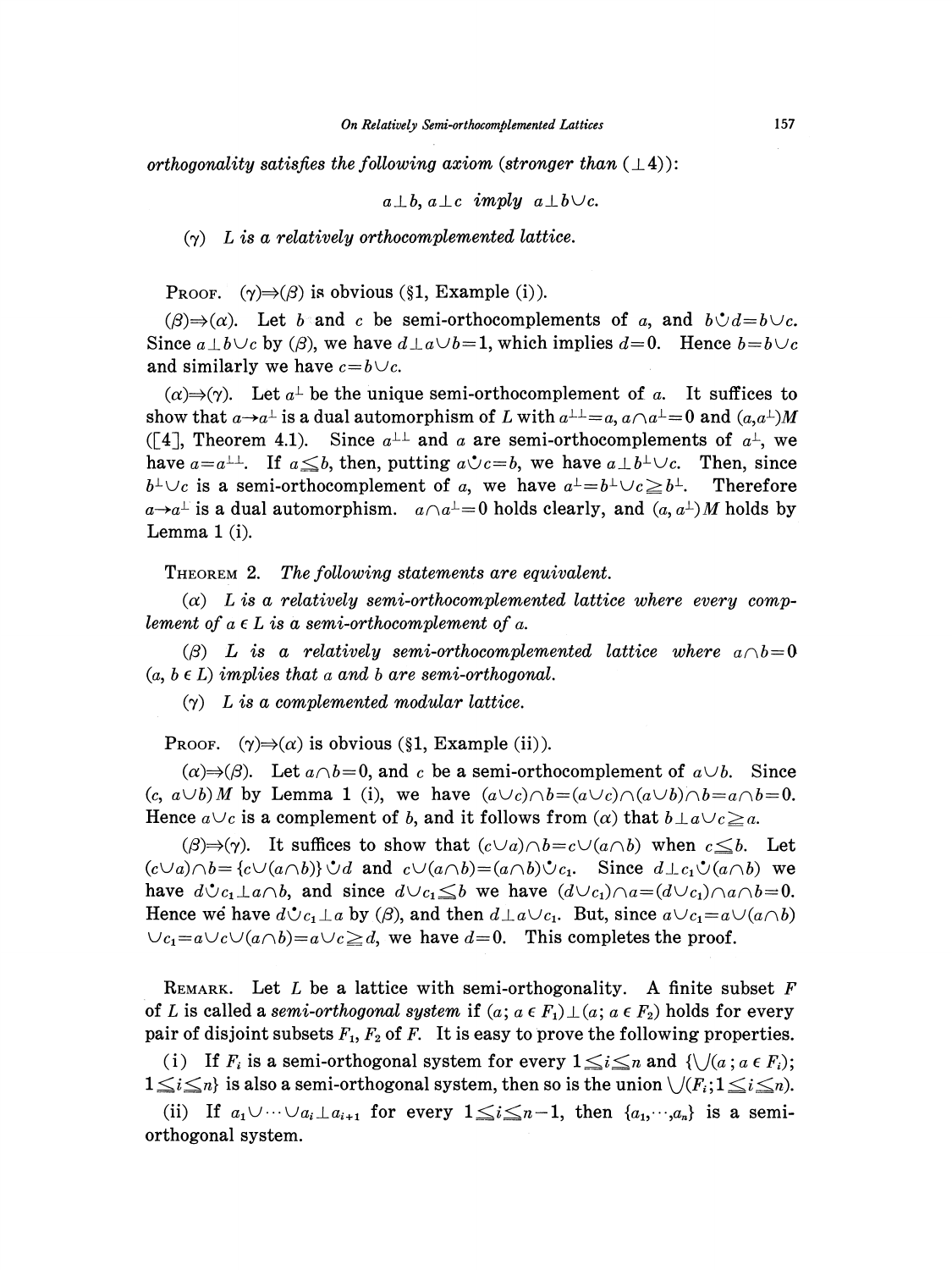(iii) If Lis relatively semi-orthocomplemented and *Fis* a semi-orthogonal system in L, then  $\{\bigcup (a; a \in S); S \subset F\}$  form a sublattice of L isomorphic to the Boolean lattice of all subsets of F.

LEMMA 2. *Let L be a relatively semi-orthocomplemented lattice and Z be its center. An element of Lis in Zif and only if it has a unique complement.* 

PROOF. The "only if" part is trivial. To prove the converse, assuming that *z* has a unique complement *z',* it suffices to show that the correspondence  $x \rightarrow [z \wedge x, z' \wedge x]$  is an isomorphism between *L* and the product of the sublattices  $L(0, z) = \{x \in L : x \leq z\}$  and  $L(0, z')$ . By the assumption, *z'* is necessarily a semi-orthocomplement of *z*. Then, it folows from Lemma 1 (i) that if  $a \leq z$ ,  $b \leq z'$  then  $(a \cup b) \cap z = a$  and  $(a \cup b) \cap z' = b$ . Hence this correspondence is onto. To show that it is one-to-one, it suffices to prove  $x = (z \wedge x) \vee (z' \wedge x)$  for every  $x \in L$ . We can show that  $z \cap a = 0$  ( $a \in L$ ) implies  $a \leq z'$ : Putting  $(z \cup a) \cup$  $b=1$ , since  $(a\cup b)\cap(z\cup a)=a$  by Lemma 1 (i), we have  $z\cap(a\cup b)=z\cap a=0$ , and hence  $a \cup b$  is a complement of *z*, which implies  $z' = a \cup b \ge a$ . Now, putting  $x=(z\wedge x)\mathcal{O}a$ , since  $z\wedge a=z\wedge x\wedge a=0$ , we have  $a\leq z'$ , and hence  $x=(z\wedge x)\vee a$  $\leq (z \wedge x) \vee (z' \wedge x) \leq x$ . Since the correspondence is clearly order-preserving, it is an isomorphism.

LEMMA 3. In a semi-orthocomplemented complete lattice L, let  $a_8 \uparrow a$  and  $a_8 \perp b$  *for every*  $\delta$ . *If*  $a_8 \in \mathbb{Z}$  *for every*  $\delta$  *or*  $b \in \mathbb{Z}$ *, then*  $a \perp b$ *.* 

PROOF. Let  $b^{\perp}$  be a semi-orthocomplement of *b*. Since  $a_8$  or  $b \in Z$ , we have  $a_8 = (a_8 \cap b) \cup (a_8 \cap b^{\perp}) = a_8 \cap b^{\perp} \leq b^{\perp}$ . Hence  $a \leq b^{\perp}$ , which implies  $a \perp b$ .

THEOREM 3. *Let L be a relatively semi-orthocomplemented complete lattice.* 

- ( i) *The center Z of L is a complete Boolean sublattice of L.*
- (ii) Let  $a_{s} \uparrow a$ . If  $a_{s} \in \mathbb{Z}$  for every  $\delta$  or  $b \in \mathbb{Z}$ , then  $a_{s} \cap b \uparrow a \cap b$ .

*These two properties mean that L is a Z-lattice in the sense of* F. *Maeda* [ 4].

PROOF. (i) If  $z \in Z$ , then since z has a unique complement (which is a semi-orthocomplement), we denote it by  $1-z$ , which is obviously in Z. Let  $z_8 \uparrow a$ ,  $z_8 \in Z$  for every  $\delta$  and  $a'$  be a complement of  $a$ . Since  $a' \wedge z_8 = 0$  we have  $a' \leq 1-z_{\delta}$  for every  $\delta$ , and we put  $a' \circ b = \bigcap_{\delta} (1-z_{\delta})$ . Since  $\bigcap_{\delta} (1-z_{\delta}) \leq 1-z_{\delta'}$ we have  $z_{\delta'} \perp \bigcap_{\delta} (1-z_{\delta})$  for every  $\delta'$ , and hence  $a \perp \bigcap_{\delta} (1-z_{\delta}) = a' \circ b$  by Lemma 3. Hence we have  $b\_{a}\cup a'=1$ , and then  $b=0$ . Therefore we have  $a'=\bigcap_{\lambda}(1-z_{\delta}),$ which means that *a* has a unique complement, and it follows from Lemma 2 that  $a \in \mathbb{Z}$ .

If  $z_6 \downarrow a$  and  $z_6 \in \mathbb{Z}$ , then  $\{1-z_6\}$  is an ascending set and it follows from the above result that  $\bigcup_{\delta}(1-z_{\delta})$  has a unique complement  $\bigcap_{\delta} z_{\delta}$  and is in Z. Hence  $a = \bigcap_{\delta} z_{\delta}$  is also in *Z*. Therefore *Z* is a complete Boolean sublattice of *L*.

(ii) Let  $b^{\perp}$  be a semi-orthocomplement of b. Then it follows from the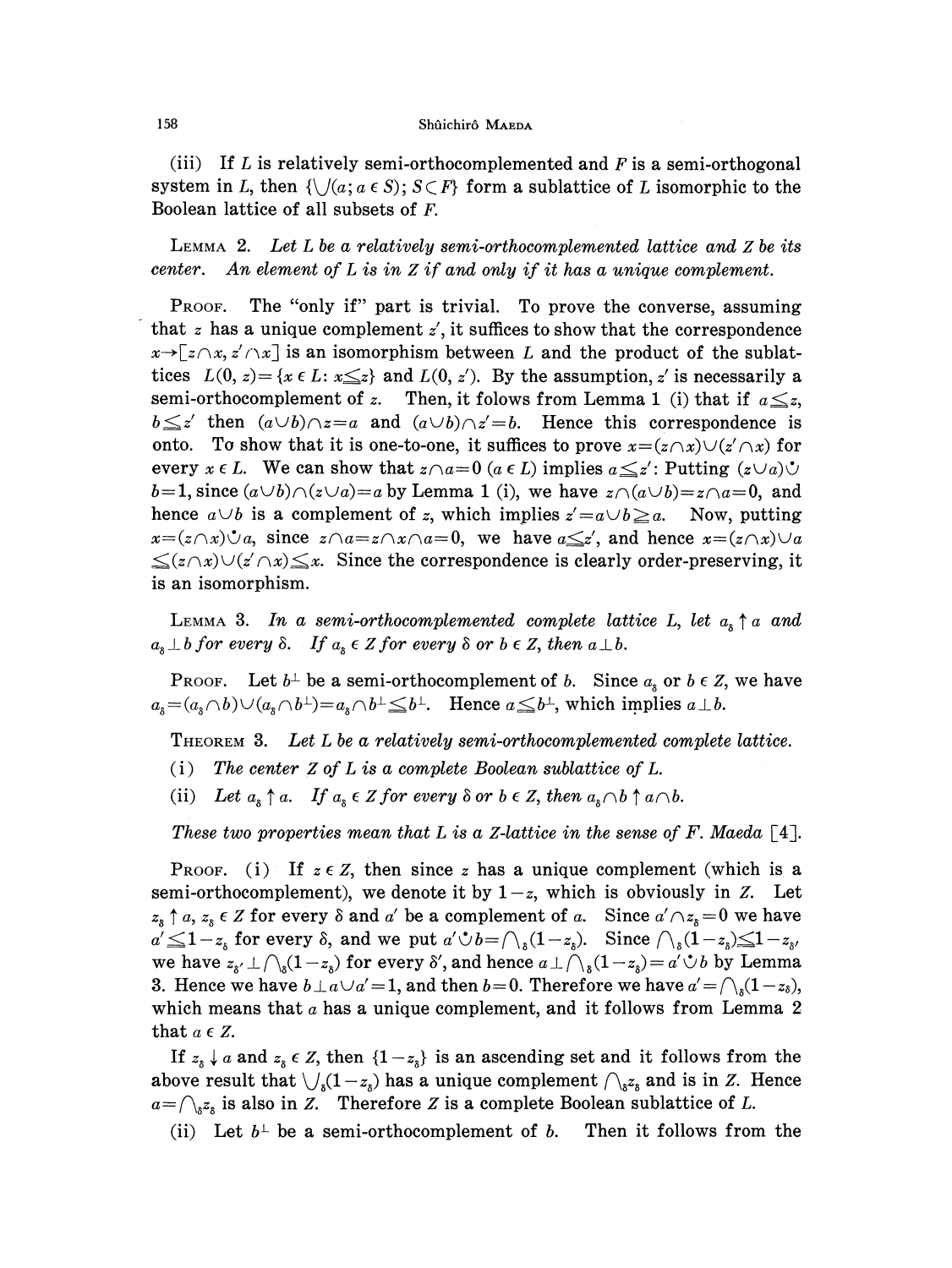assumption that  $a_8 = (a_8 \wedge b) \vee (a_8 \wedge b^{\perp}) \leq \bigvee_8 (a_8 \wedge b) \vee (a \wedge b^{\perp}) \leq a$ . Hence  $a=$  $\bigvee_{s}(a_{s} \cap b) \cup (a \cap b^{\perp}).$  Since  $a \cap b^{\perp} \perp b$  it follows from Lemma 1 (i) that  $a \cap b =$  $\bigvee_{\delta} (a_{\delta} \cap b).$ 

3. Principal ideals generated by idempotents of a ring. In a ring  $A$  with unity, the set of all idempotents of  $A$  is denoted by  $I(A)$ , the principal right (resp. left) ideal generated by  $e \in I(A)$  is denoted by  $(e)$ , (resp.  $(e)$ ) and  $R_I(A)$ =  $\{(e), i \in I(\Lambda)\}\$ ,  $L_I(A) = \{(e), i \in I(A)\}\$ . Each  $R_I(A)$  and  $L_I(A)$  is a partially ordered set with 0,1 by set-inclusion and there exists a dual-isomorphism between them by  $(e) \leftrightarrow (1-e)$ . Because  $(e) \leq (f) \Leftrightarrow fe = e \Leftrightarrow (1-f)(1-e) = (1-f) \Leftrightarrow$  $(1-e)<sub>l</sub> \ge (1-f)<sub>l</sub>.$ 

LEMMA 4. (i) If  $(e) \leq (f)$ , in  $R_I(A)$ , then there exists  $e_0 \in I(A)$  such that  $(e_0) = (e_0)$ ,  $e_0 = e_0 f = fe_0$  and exists  $f_0 \in I(A)$  such that  $(f_0) = (f)$ ,  $e = ef_0 = f_0 e$ .

(ii) *If ef*=fe, e, f  $\epsilon$  *I(A), then* (e),  $\cap$ (f), and (e),  $\cup$ (f), exist and are equal to  $(e<sub>f</sub>)<sub>r</sub>$  and  $(e + f - ef)$ , respectively.

*Similar properties on L<sub>I</sub>(A) also hold.* 

PROOF. (i) Since  $e = fe$ , it is easy to prove that  $e_0 = ef$  and  $f_0 = e + f - ef$ have the desired properties.

(ii) It is easy to prove that *ef* and  $e+f-ef$  are idempotents and that  $(ef)$ ,  $\leq$  $(e), (or(f),)\leq (e+f-ef),$ . If  $g\in I(A)$  and  $(g),\leq (e), (f)$ , then  $g=eg=fg$  and hence  $(g)$ ,  $\leq (ef)$ , and if  $(g)$ ,  $\geq (e)$ ,  $(f)$ , then  $e = ge$ ,  $f = gf$  and hence  $(g)$ ,  $\geq$  $(e+f-ef)$ . This completes the proof.

LEMMA 5. *If for every e, f*  $\in$  *I(A) the right annihilator of*  $\{e,f\}$  *is of the form*  $(h)$ <sub>i</sub>,  $h \in I(A)$ , then  $R_I(A)$  and  $L_I(A)$  are lattices, where  $(e)$ ,  $\cap$   $(f)$ ,  $(resp. (e)$ <sub>i</sub> $\cap$  $(f)$ <sub>i</sub>) *is the intersection of (e), and (f), (resp.*  $(e)$  *<i>and (f)*,).

PROOF. Since the right annihilator of  $\{e, f\}$  is equal to the intersection of  $(1-e)$ , and  $(1-f)$ , it follows from the assumption that  $(g)$ <sub>r</sub> =  $(1-e)$ ,  $\bigcap (1-f)$ , in *R<sub>1</sub>(A)*. Hence  $(1-g)_i = (e)_i \cup (f)_i$  in *L<sub>1</sub>(A)*. Similarly we have  $(h)_i = (1-e)_i \cap$  $(1-f)_l$  and  $(1-h)_r = (e)_r \cup (f)_r$ . This completes the proof.

**Exemples.** ( i) A ring *A* with unity is called a *Baer ring* if the right annihilator of every subset of A is of the from  $(e_i, e \in I(A))$  (Kaplansky [2], Chap. I, Definition 1). Then the similar property of left annihilators also holds ([2], Chap. 1, Theorem 1).  $R_I(A)$  (resp.  $L_I(A)$ ) is equal to the set of the right (resp. left) annihilators and is a lattice by Lemma 5. Moreover, it is a complete lattice, because if the right annihilator of  ${e_a}$  ( $e_a \in I(A)$  for every  $\alpha$ ) is of the form  $(g)$ ,,  $g \in I(A)$ , then we have  $(g)$ ,  $= \bigcap_{\alpha} (1-e_{\alpha})$ , and  $(1-g)$ <sub>i</sub> $= \bigcup_{\alpha} (e_{\alpha})$ <sub>i</sub>.

(ii) A ring A with unity is called to be *regular* if for every  $a \in A$  there exists  $x \in A$  such that  $a = axa$ . Now, we assume that, in a ring A with unity, for every  $e, f \in I(A)$  there exists  $x \in A$  such that  $ef = ef xef$ . Then, putting  $g =$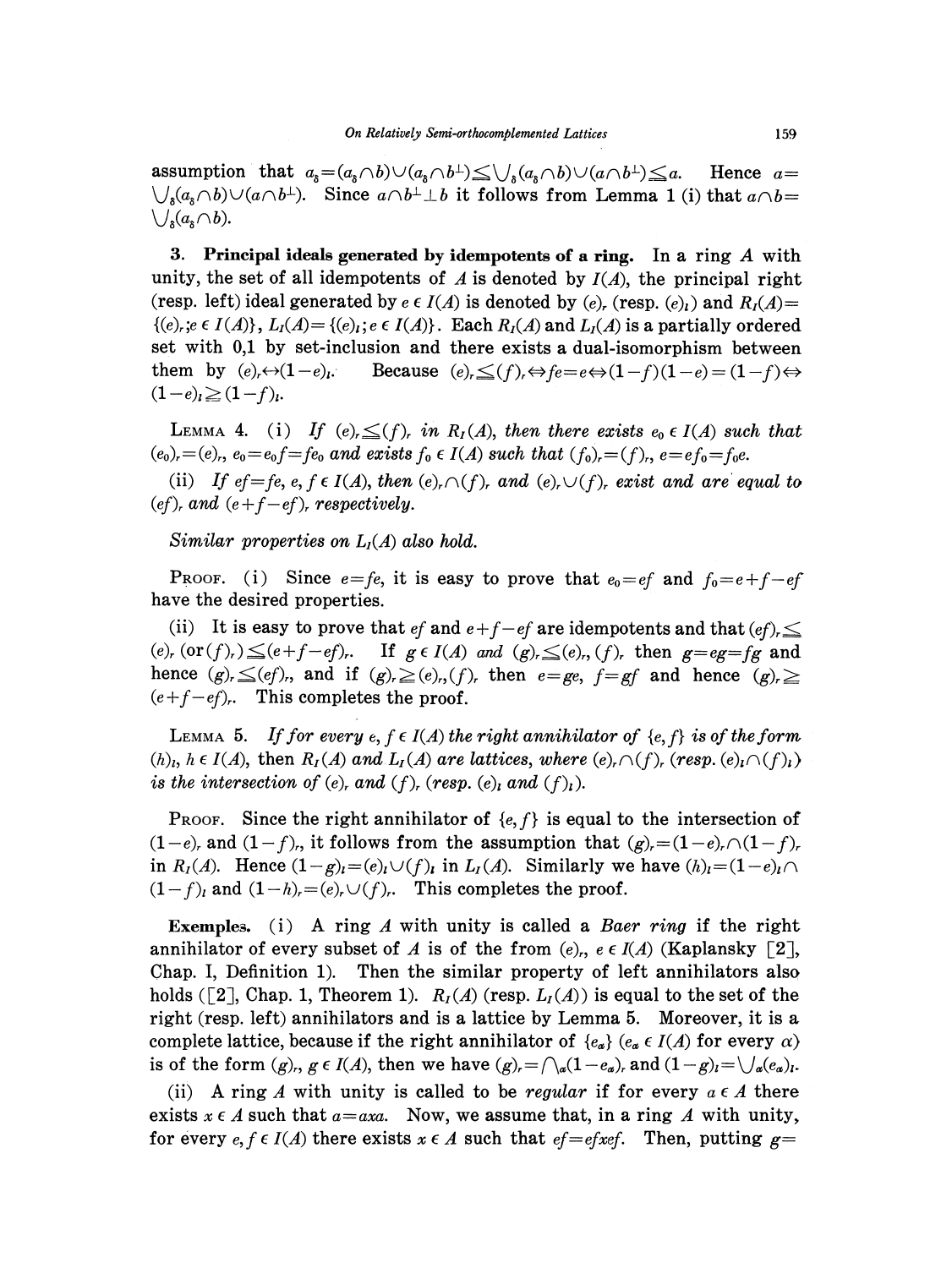$f - f \text{ref}$ , it is easy to show that  $g \in I(A)$  and that the right annihilator of {e,  $1-f$  is equal to  $(g)$ . Similarly, putting  $h=e-efxe$ , we have  $h \in I(A)$  and the left annihilator of  $\{1-e,f\}$  is equal to  $(h)_l$ . Hence  $R_I(A)$  and  $L_I(A)$  are lattices by Lemma 5. Moreover, since  $(1-g)_i = (e)_i \cup (1-f)_i$  and  $1-g=1-f-fxe(1-f)$  $+fxe$  belongs to the left ideal generated by *e* and  $1-f$ ,  $(e)$ ,  $\cup (1-f)$ , is the left ideal generated by  $(e)$  and  $(1-f)$ . Hence  $L<sub>I</sub>(A)$  is a sublattice of the modular lattice formed by all left ideals of A, whence  $L_I(A)$  is also modular. Since  $(1-e)$ <sub>i</sub> is a complement of  $(e)$ , it is a complemented modular lattice. Similar properties of  $R<sub>I</sub>(A)$  also hold.

Now, we shall prove that if  $R<sub>I</sub>(A)$  is a lattice then it is relatively semiorthocomplemented. To this end, we define a binary relation " $\perp$ " in  $R_I(A)$ as follows:  $(e)$ ,  $\perp$  (f), if there are  $e_0$ ,  $f_0 \in I(A)$  with  $(e_0)$ , =(e),,  $(f_0)$ , =(f), and  $e_0f_0=f_0e_0=0$ . We note that  $ef=0$   $(e, f \in I(A))$  implies  $(e), \perp(f),$ ; because, putting  $f_0 = f(1-e)$ , it is easy to prove that  $ef=0$  implies  $f_0 \in I(A)$ ,  $(f_0) = (f)$ , and  $ef_0 = f_0 e = 0.$ 

THEOREM 4. If the set  $R<sub>I</sub>(A)$  of the principal right ideals generated by idem*potents of a ring A with unity forms a lattice by set-inclusion, then it is a -relatively semi-orthocomplemented lattice.* 

PROOF. Firstly, we shall show that the relation " $\perp$ " defined as above satisfies the four axioms of semi-orthogonality.  $(\perp 2)$  is clearly satisfied. If  $(e)$ ,  $\perp$  (e)<sub>r</sub>, then there are  $e_1, e_2 \in I(A)$  with  $(e_1)$ , =(e<sub>2</sub>), =(e)<sub>r</sub>, e<sub>1</sub>e<sub>2</sub>=e<sub>2</sub>e<sub>1</sub>=0. Hence  $e_1$ =  $e_2e_1=0$ ,  $(e_1)=0$ , which means  $(\perp 1)$  is satisfied. If  $(e)\leq(f)$ , and  $(f)$ ,  $\perp(g)$ ,  $(e,$  $f, g \in I(A)$ ) then we may assume that  $fg=gf=0$ . It follows from Lemma 4 (i) that there is  $e_0 \in I(A)$  with  $(e_0) = (e)$ ,,  $e_0 = e_0 f = fe_0$ . Then we have  $e_0 g = g e_0 = 0$ , and hence  $(\perp 3)$  is satisfied. Let  $(e), \perp (f)$ , and  $(e), \cup (f), \perp (g)$ . We may assume that  $ef = fe = 0$  and that there is  $h \in I(A)$  with  $(h) = (e), \cup (f),$ ,  $hg = gh = 0$ . Since  $he=e$  we have  $ge=ghe=0$  and similarly have  $gf=0$ . putting  $f_0=f(1-g)$ , we have  $f_0 \in I(A)$ ,  $(f_0) = (f)$ , and  $f_0g = gf_0 = 0$ . It follows from Lemma 4 (ii) that  $(f)$ ,  $\cup$   $(g)$ , =  $(f_0+g)$ ,. But, since  $(f_0+g)e=(f-fg+g)e=0$ , we have  $(f_0+g)$ ,  $\perp (e)$ . Hence  $(\perp 4)$  is satisfied.

Next, we shall show that  $R_I(A)$  is relatively semi-orthocomplemented. If  $(e)$ ,  $\leq$  (*f*),, then we may assume that  $e=ef=fe$  by Lemma 4 (i). Then we have  $f-e \in I(A), (e), \perp (f-e),$  and it follows from Lemma 4 (ii) that  $(e), \vee (f-e)=f$ . This completes the proof of the theorem.

 $L_I(A)$  also has the same property.

CoROLLARY. *The right (resp. left) annihilators of a Baer ring form a semi- -orthocomplemented complete lattice and hence form a Z-lattice.* 

REMARK. In the case of Example (ii),  $R_I(A)$  is a complemented modular lattice, and we shall show that  $(e)$ ,  $\cap$   $(f)$ ,  $=0$  implies  $(e)$ ,  $\cup$   $(f)$ ,. Let  $(e)$ ,  $\cup$   $(f)$ ,  $=$